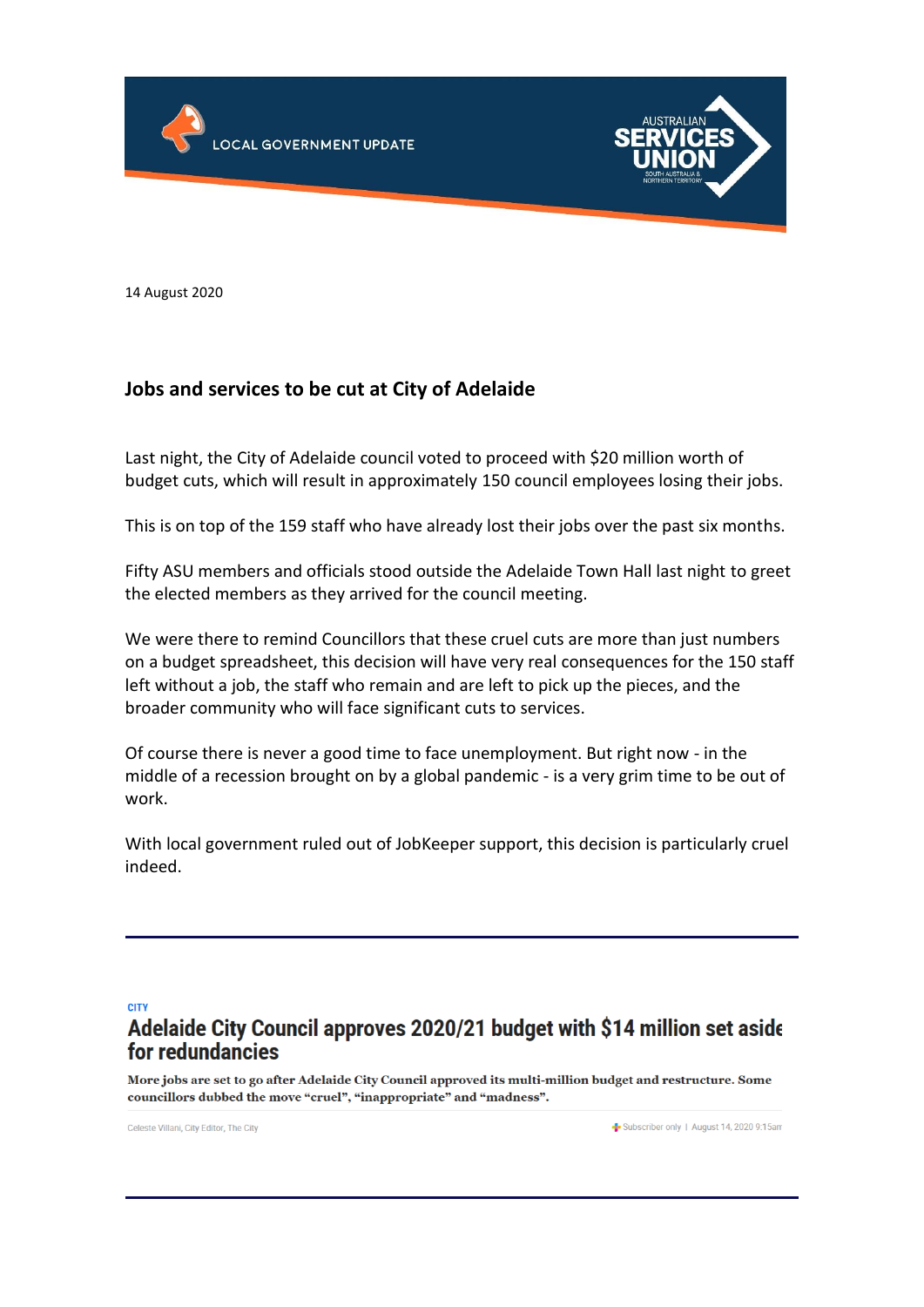

Right now, during this unprecedented health and economic crisis, we should be stimulating the economy.

### **We should be safeguarding jobs, not slashing them.**

Every other level of government is focused on doing this. Local Government, especially our capital city council, should be no different.

As the **former Minister for Local Government Stephan Knoll** said in March, "Councils should do everything possible to keep people employed and keep services operating. If councils scale down services and operations unnecessarily, it will mean more people are out of work, which is the last thing we need at this time.

Councils provide essential services and are responsible for a lot of development and job creation in South Australia, and that's why they must continue to operate. We need all three spheres of government working together to keep people safe, keep people in jobs and keep society operating as normally as possible."

**LGA President Sam Telfer** agrees: "Councils also have a role to play in stimulating economic activity, and we want to work with the state and federal governments on opportunities to create jobs and drive economic recovery."

Even the former Mayor of City of Adelaide and now **CEO of Business SA Martin Haese** said in a recent media release: "Safeguarding SA jobs is an absolute priority right now."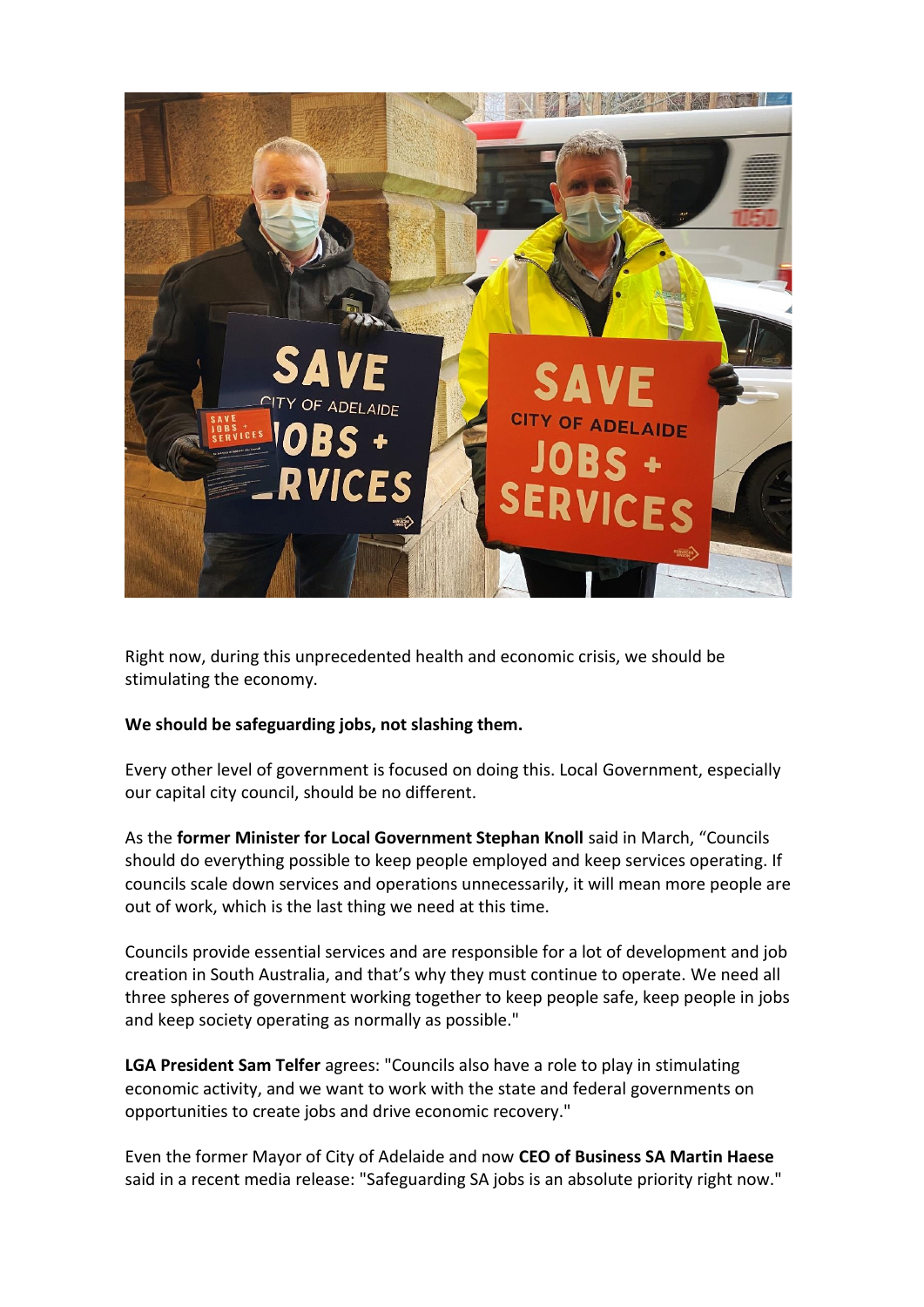### **CITY** Adelaide City Council expected to spend \$14 million cutting 150 jobs, to save \$20 million in budget

Adelaide City Council is widely tipped to get rid of 150 jobs as part of an attempt to save \$20 million. It already has allocated \$14 million to pay for redundancy packages.

Colin James. The Messenger

Subscriber only | August 7, 2020 5:29pm



While **Councillors Phillip Martin**, **Anne Moran** and **Rob Simms** (pictured above) have all spoken out in the media against the harsh budget cuts, it's the dominant ultraconservative 'Team Adelaide' faction that are proudly driving these 'efficiencies'.

#### **What services might go when 150 more jobs are slashed?**

City of Adelaide have already closed the much-loved Business Advisory Service which provided support to thousands of South Australian businesses. Night Parking Information Officers - often the first on the scene when there's been an emergency - are already being let go.

Programs like Carbon Neutral Adelaide that are saving businesses and residents money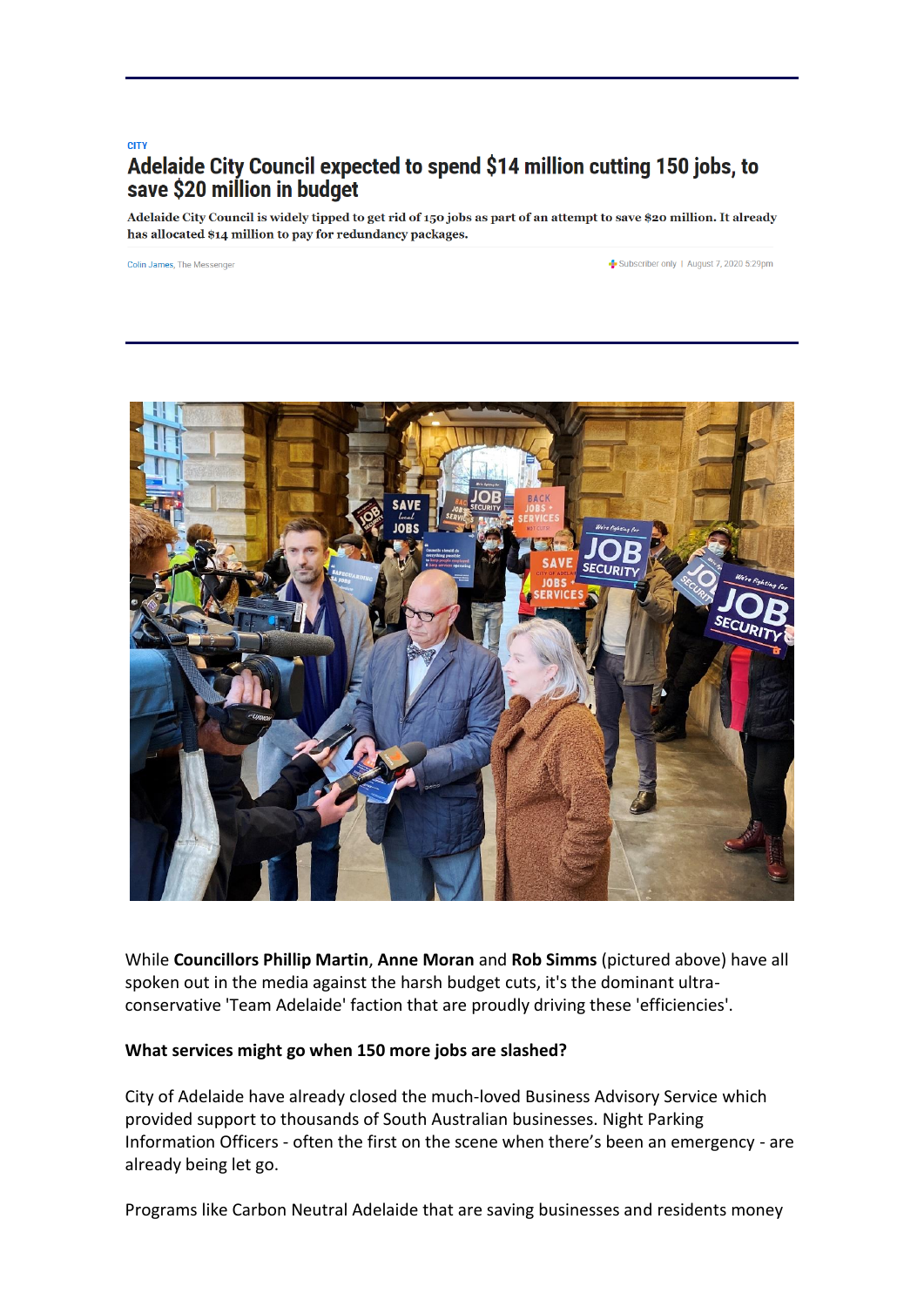on electricity, creating jobs in building refurbishments, and supporting new and innovative businesses could be scrapped altogether.

Initiatives for vulnerable people, including people experiencing homelessness in the city, will likely be wound back as the Lord Mayor and her CEO look to reduce the Council to a minimalist, basic service. (All the while, councillors like Team Adelaide's Alex Hyde have been more than happy to spend ratepayers' money attacking services for the homeless on Hutt Street.)





Like all our local government members, City of Adelaide staff want to support the community through this difficult time. The pandemic is far from over, and the need for support services is only increasing.

News of these job cuts comes after years of City of Adelaide running deficit budgets. The council hasn't been in a strong financial position in a while now, and we believe they are using this pandemic as an excuse to cut staff by a quarter.

City of Adelaide staff have already endured years of rolling staff reviews and restructures. ASU members at the City of Adelaide have seen colleagues leave suddenly, moved on by HR without a chance to say their goodbyes. Now this new round of redundancies hangs over their heads and morale has never been lower.

Jobkeeper, the safety net for so many who have found themselves out of work during this pandemic, is not available to Local Government workers because the Morrison Government believes the public sector should be investing in their staff and services at this time, not cutting them.